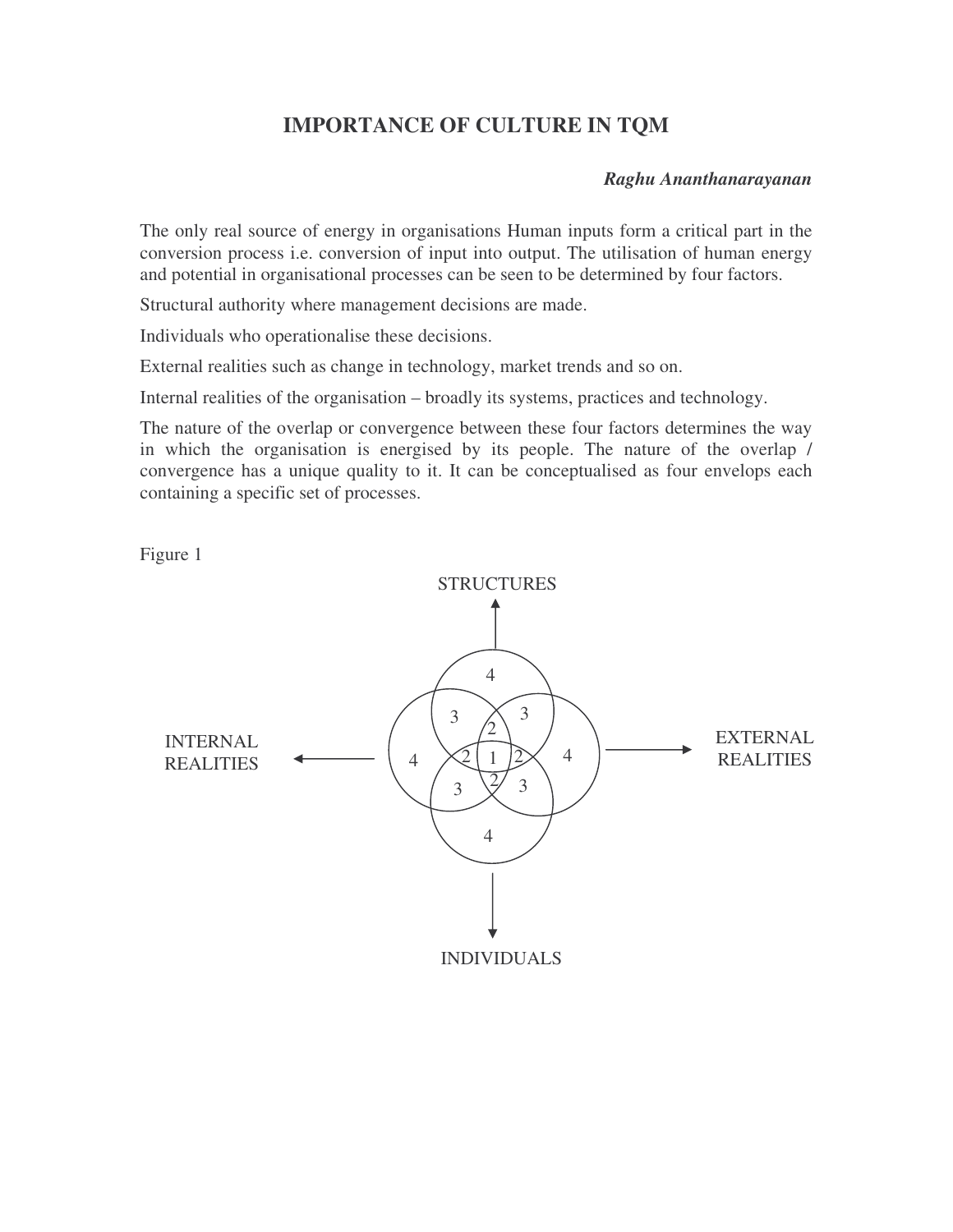Envelop : 1 – Area of Energy Flow

Envelop : 2 – Areas in the process of coherence and action

Envelop : 3 – Area of stress and waste of potential

Envelop : 4 – Area of waste in terms of opportunities lost

### ENVELOP 1

Is the area, where all four factors overlap and hence alive with processes that enhance synergy and cohesiveness. Individual tasks are aligned to organisational goals and individuals understand and interpret organisation and business realities in ways that converge and create consensus. There is synergy, growth, identification, belonging, creativity and initiative at both individual and organisational levels.

#### ENVELOPS : 2,3

Are potential areas for energy and growth. Here there is waste of potential and energies not channelised into creative possibilities. The challenge is to tap this energy through creating responsive systems structures and institutions for catharsis, review and regeneration. While Area 2 is where actions and initiatives seem hopeful, Area 3 is one of stress and conflict.

## ENVELOP : 4

Is characterised by complete lack of co-ordination and coherence resulting in operational and information blocks. Individuals experience blocked initiative, stress and lack of evocation and ownership of organisational goals.

Organisations where Envelop  $-1$  is small and Envelop  $-3$  and 4 are large have a role taking context where managers experience skepticism, fall back on self interest and become mere recipients of the given realities. Increasing Area-1 means transforming these anchors of role taking. Organisation transformation, then, involves increasing boundaries of role taking and creating greater understanding of the four factors mentioned above, through developing an "appropriate culture".

One cannot expect an employee to respect wastage, if he does not feel valued and his skills and capabilities are not recognised. The amount of waste of human potential and energy is then an index of the organisational culture. To understand the relationship between human energy and organisation culture, we need to use new biological models and discard older mechanical models.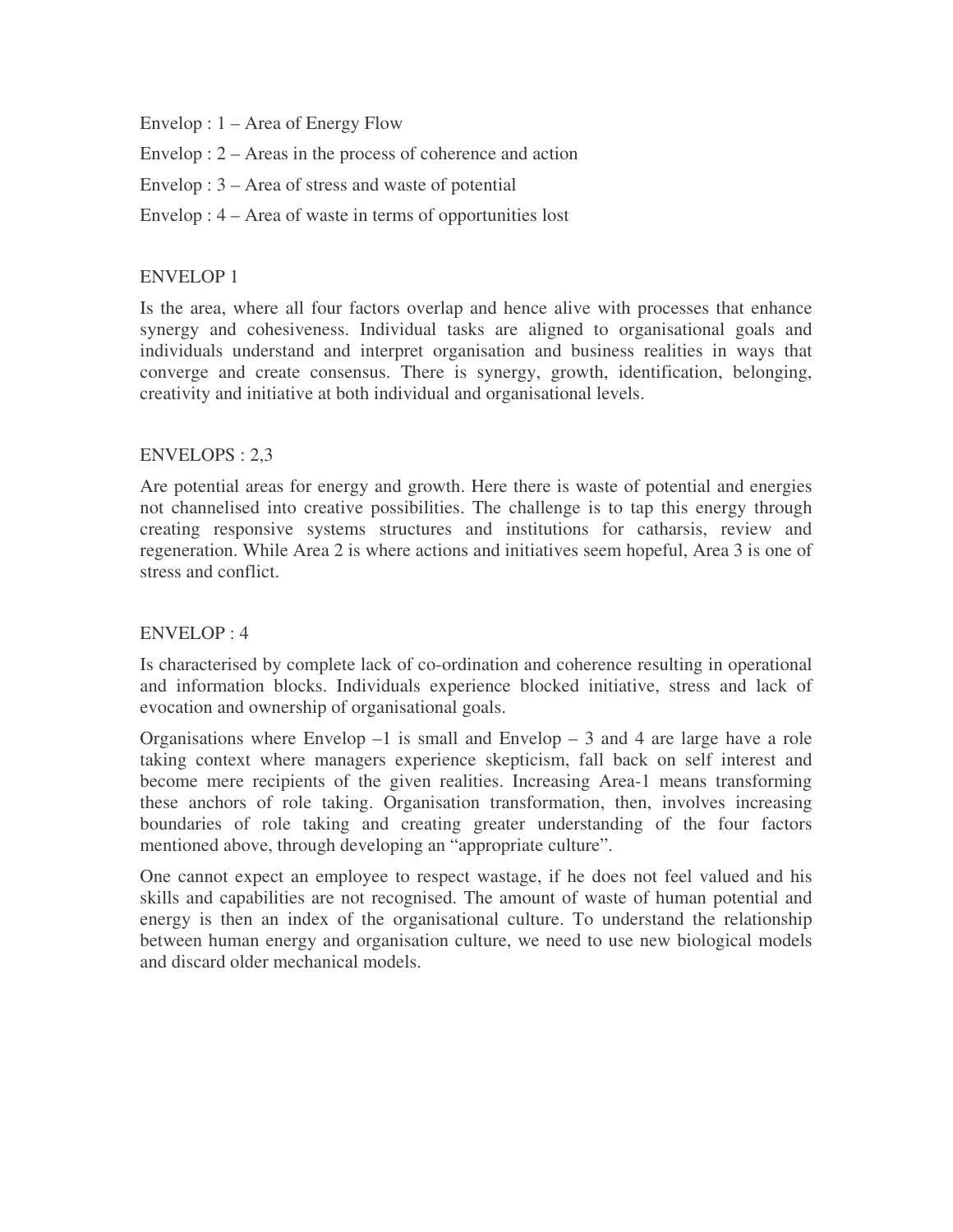## **What is Organisation Culture?**

Each person's experience of the organisation is like one part of a jigsaw puzzle. It contains the experience and resultant feelings that he carries from his years of working in the organisation : His experience of other people – Collective history held in people's memories; properties and expectations of others in the organisations.

His experience of the Technology – The delivery mechanisms that convert raw inputs into goods and services

His experience of the Systems – Channels through which systemic resources can be mobilised

His experience of the Structure – Authority, power and ownership

Most often this experience is an unintended consequence of managerial decisions and actions. Each part of the puzzle contains an admixture of his personal and particular context and its overlap with the organisational context.

Persons through their experience in the company develop an understanding of what :

They must be blind to and what they can see

Cannot be articulated and what can be used

Cannot be owned up and what can be owned up

Cannot be acted up and what can be acted upon.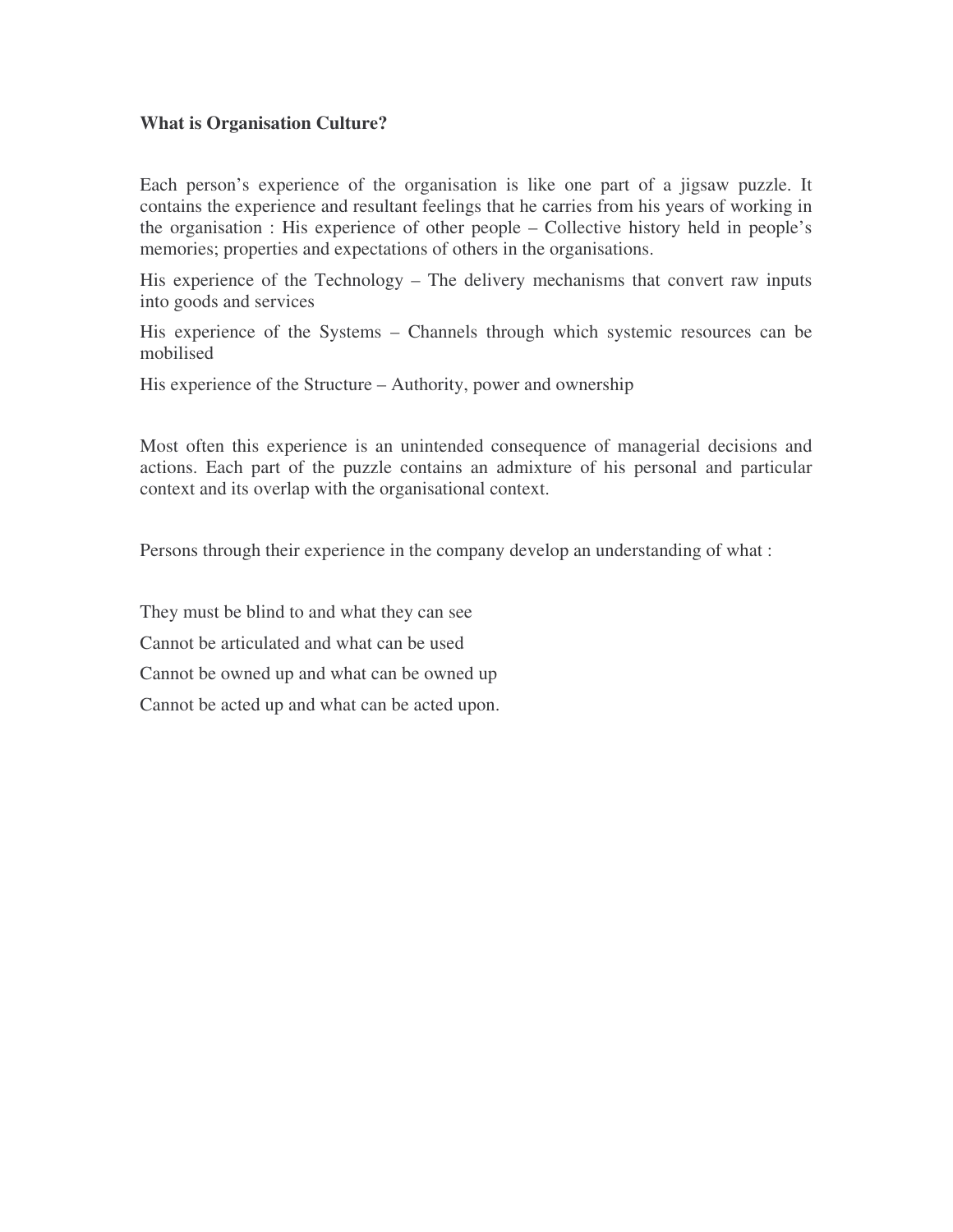



The envelops 1 and 2 (Refer Fig.1) are the areas bound by the definitions "What can be seen, stated, owned up and acted upon." Areas outside this boundary are the areas of cultural negatives.

This experience of the organisation is held within each person as strong feelings and conclusions about the nature and processes of the company. Because of the inability to bring these feelings and perceptions into the company they stay unresolved in the person and eroding his role taking processes and his feeling of partnership with the company.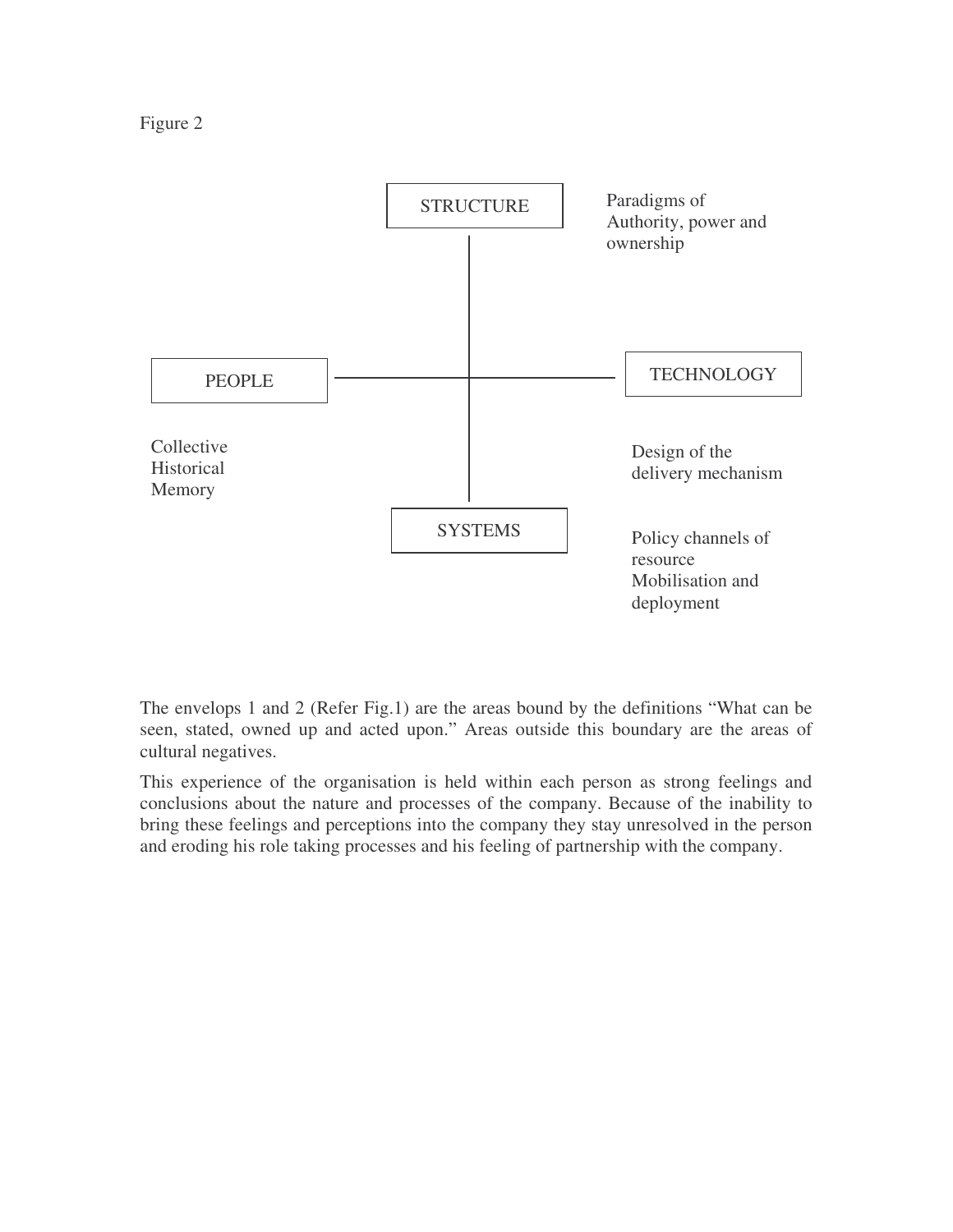In the organisational context these issues accumulate and cascade downwards. Urgency and time consciousness, decision making, quality of work, ability to confront issues, ability to listen and respond and the like get affected adversely.

This complex of each person's experience and residual feelings form the ground of the organisation culture. Organisations seldom provide psychologically secure institutions where these feelings can be shared, become a resource to the organisation, and become the basis of organisational reviews. Small pockets of "grumbling clubs" or "Crib clubs" are the only places where these feelings are vented. These clubs by their very nature become holders of negative feelings. These negative feelings and impressions have a way of filtering downward in an organisation.

They are finally articulated by the staff through the unions. The unions take up those issues that are legally defensible and on which they can take a stand. The rest of the underlying feelings become their fuel. A potentially powerful emotional energy of the organisation thus rarely finds positive expression within the organisational framework. The envelop 3 described earlier is the container of these processes.

This ground of feelings and personal interpretation becomes a major component of the working of an organisation. It holds the preoccupation and human energies of the employees. Every organisational process is mediated by this, though only the tangibles and measurable features are taken into account in the decision making. Problems that surface are a manifestation of these unexamined complex. Normal attempts at problem solving only alter the form of the problem and never its content. A steady state is then reached where a class of problems get thrown up appearing in different forms or as chronic problems all over the organisation. Only a resolution of the underlying issues will change this "state" of the organisation. This means finding a new ground and perspective from which to approach the problems.

The processes by which tissue cultures are created in a lab, present a close analogy to these processes. A nutrient medium is prepared which will selectively nourish certain types of tissues or cells. A smear that contains these tissues or cells when introduced into the nutrient medium will flourish and grow. Other types of cells will die. The boundaries created in an organisation by the tacit understanding of its people of "that which is admissible and that which is not " is very much like this culture medium. Culture is best understood in the biological sense -- as a set of processes that nurture particular forms of life and are antagonistic to other forms of life.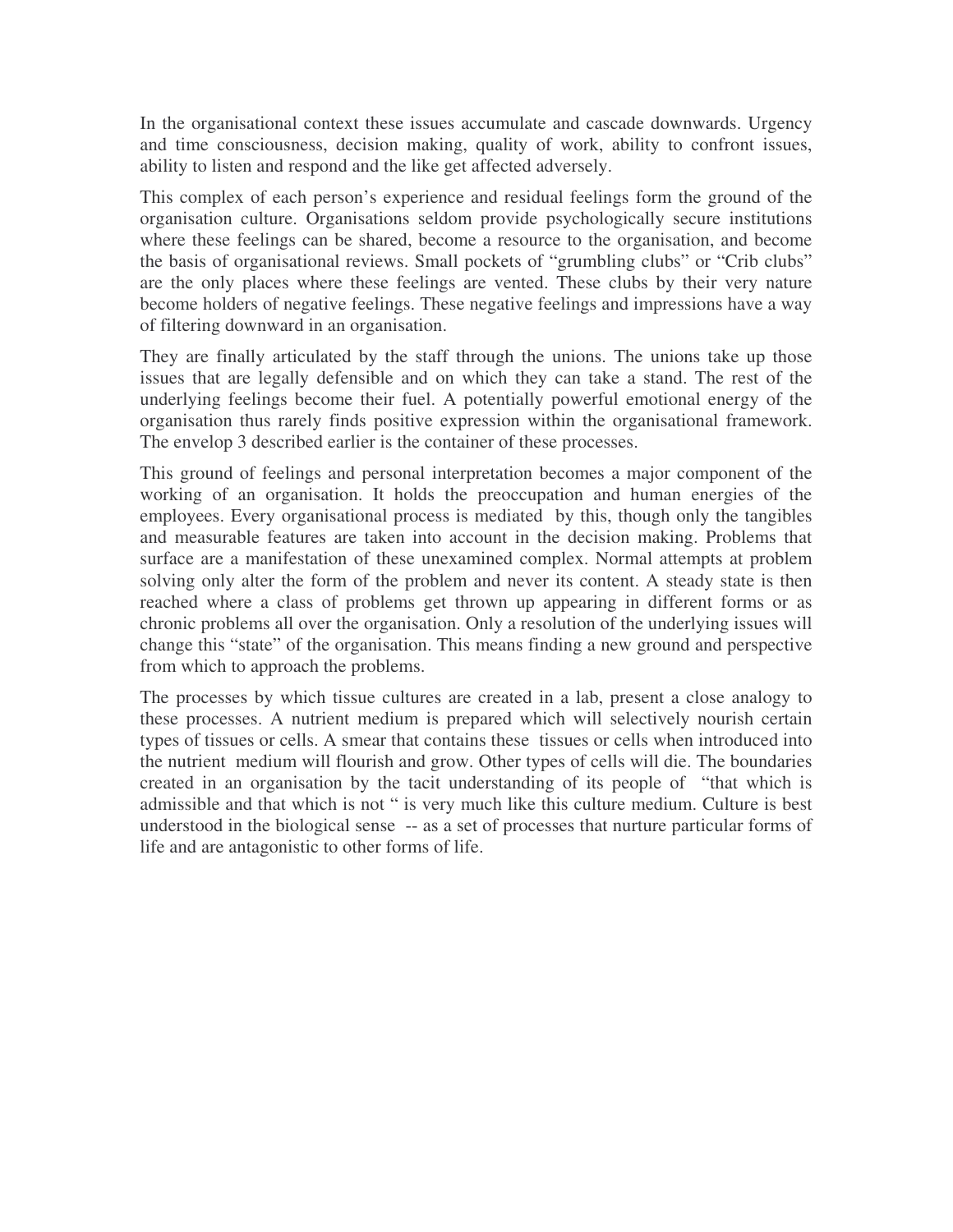Let us examine a biological organism in its essential features. The process of this system offers an analogy that might be better suited to our search for an Organisation system than the present models that are drawn mostly from the ' clock work ' of the system (i.e. gear wheels, cogs and drive springs).

- 1. The system is separated from the environment by a semi permeable membrane. This membrane acts as a boundary between the "inside" and the "outside" of the entity. The boundary is able to let into the entity only some elements from the outside in order to nourish and maintain the health of the entity.
- 2. The inside of the organism is bathed in a medium that is not only the life supporting base for all the cells and specialised units within the biological system but which also actively rejects any perceived threat from the environment. This medium also acts as the path or link between the various cells and other units of the biological system. This medium is the life supporting, integrating base as well as the communication channel of the whole biological entity.
- 3. The specific abilities and functions of the organism are due to the specialised abilities of each of the cells in the system. Nerve cells differ from blood cells and these in turn from muscle cells etc. The ability of these cells to act together gives the organism its viability and strength.
- 4. The cells function both hierarchically and in non-hierarchical subsystems. The brain and the senses have a higher order of function, but various subsystems in the organism can function independent of the conscious decision making of the brain.

This involuntary functioning is always in harmony with the whole and interdependent with other subsystems. Applying these features to the organisation:

Figure 3:



There is an organisation boundary which creates distinctiveness. The maintenance of this boundary raises questions of survival and health. This entity is not an isolated fragment since the inside and the outside are in constant interaction in terms of material movements, cultural influences, political influences etc. The boundary which is a membrane and not a wall, defines the basis on which the membership to the system is determined.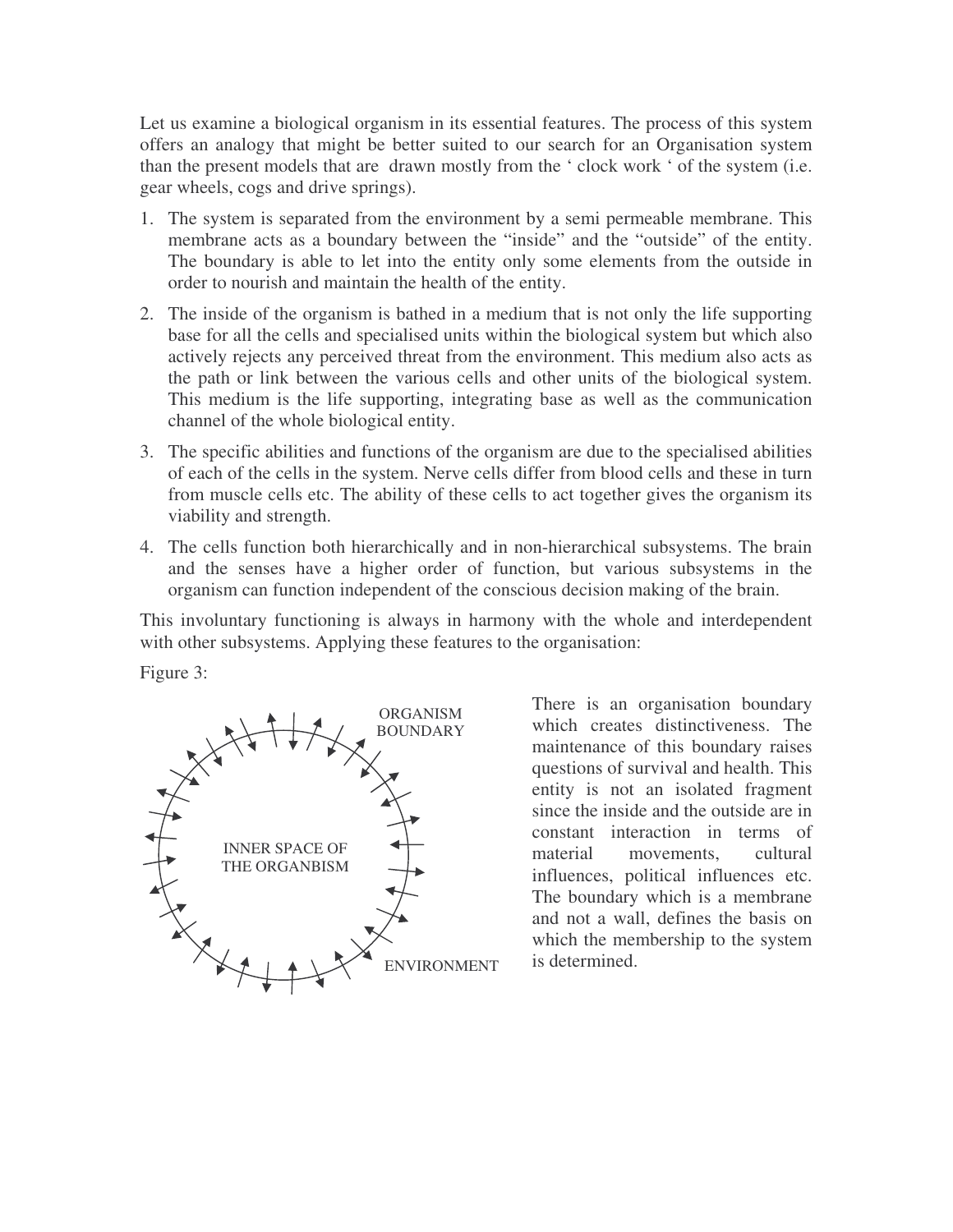

The culture or nutrient medium energises the processes of homeostasis of the organisation. It is influenced by the environment and by the action of the cells. It holds the organisation's history and myths, its unwritten agendas, the inputs individuals bring in etc. This is the institutional space of the organisation and defines its human quality and culture.

Each task owner is a holon. He has separate function but retains the perspective of belonging simultaneously to a subsystem, to several subsystems and to the whole. His actions are constrained or aided by the quality of the cultural medium. The task owner ability to be relevant and harmonious makes him functional.

Each cell is analogous to a role space. The space of the organisation is not entirely filled by the subsystems, but includes much of what may be called "no mans land". Individual positions and task responsibilities can be defined but not the entirety of a task. This systemic linkage of the role spaces is the organisation process and its structure. The processes that create a feeling of belonging and commitment to the organisation are its institutional anchors of the organisation.

To summarise, the organisation has a boundary with the environment, while its internal space of the organisation is filled with its "culture". This culture is the collective implicit agreement of feelings, action choices and role modalities. It is experienced individually through people, systems structure and technology. The psychological map of the organisation carried in the minds of the people carries a strong boundary defined by "that which can be seen, that which can be talked about, that which can be owned up and that which can be acted upon". The feelings that keep this boundary alive are strong. Any attempt to change this is experienced as threatening and leads to uncertainty and anxiety. This boundary also defines the energy available to the organisation, the energy each member of the organisation will bring in to his work. Without changing this contour and its envelop an organisation can only make superficial changes. The class of problems it faces will be the same even if its form changes now and again. This envelop constrains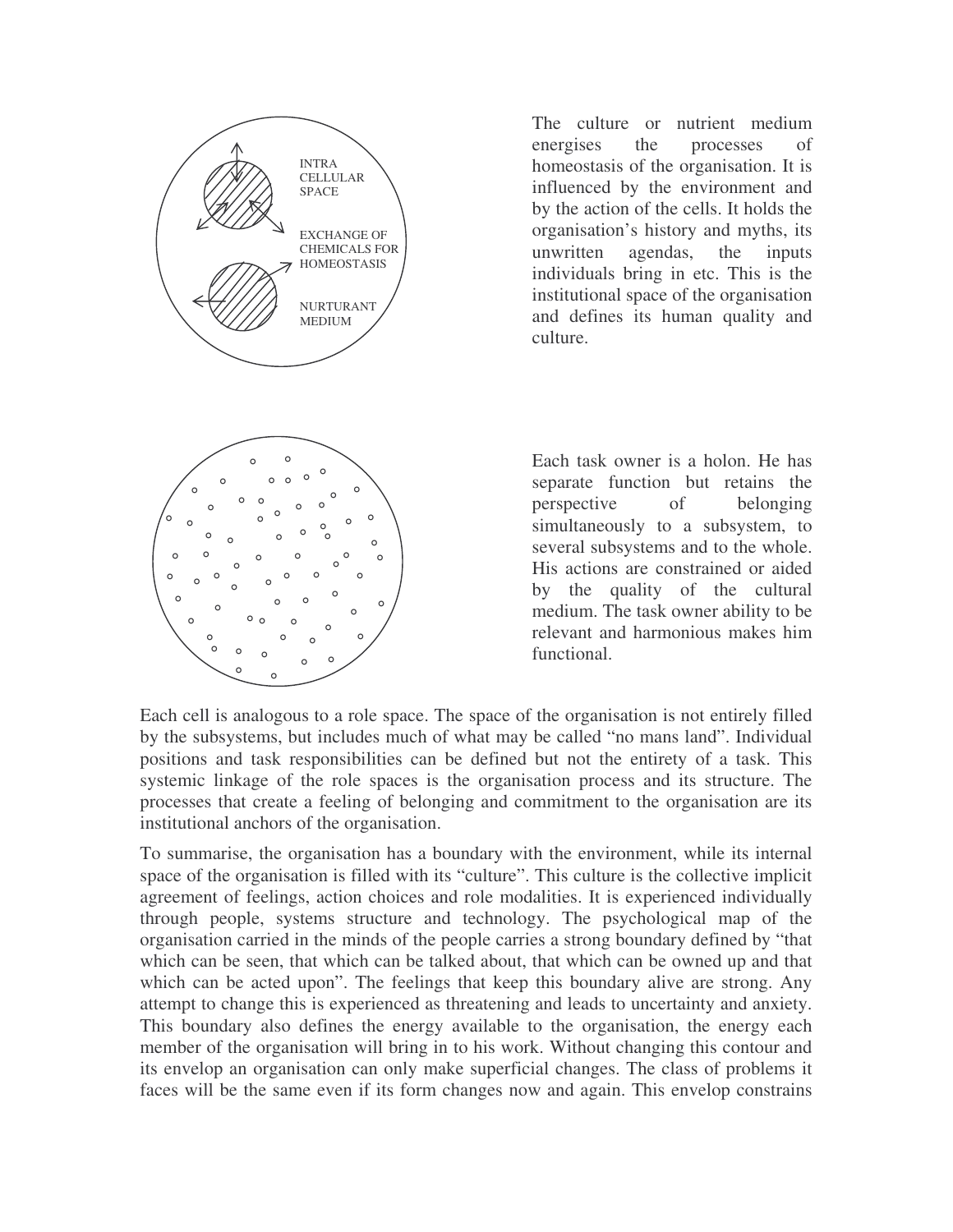both the leader and the follower. The leader who threatens these boundaries will be resisted and the member who does not follow is isolated. This is the envelop (refer fig. 1) where all four factors overlap thereby enhancing synergy and cohesiveness.

Changes are brought about at this level only through working at the identity processes of individuals their role taking processes and at the group processes of the organisation. Spaces where people in the organisation can experience catharsis, rejoicing, mourning, togetherness, absolving shame, regeneration and renewal are the institutions within the organisation. They are necessary both to defuse the residual negatives that the individual (and therefore the organisation) carries and turn them into positives. These are spaces where these feelings can then become the compost that nourishes greater investment of energy and greater mobilisation of belonging in the person. Synergy can be generated and a positive loop of participation from people and convergence of their efforts become possible. The power of envelop 1 can be broken only by vibrant institutions. Where there are strong institutions envelop 2 will be vibrant. These instructions will energise and expand envelop 1.

## **NEW PARADIGM**

Approaching the issue of organisation development through designing and creating appropriate institutions is the new paradigm. These institutions through creating a space for emotional and intellectual recalibration become the anchors of a self designing organisation. An organisation where the redesigning originates from the point of action, from the holders of the actual reality.

At present organisations are not designed to be a collective – cultural entity, using a technology to achieve economic well being. They are designed keeping in mind only the skills and abilities of individuals. This becomes a closed paradigm where institutions cannot be seeded and nurtured. Learning Organisations are anchored upon strong institutional and community processes.

Being human means living in interdependent groups. With the growth of technology and knowledge, each becomes specialised in one area and the areas of unknown are many. Organisations are designed on the assumption that a systematic summation of skills will happen automatically and each person with his or her specialisation will readily offer his or her best. The fact is that skills are embedded in people with hopes, aspirations, fears and anxieties. Thus each member of the organisation is not only dependent on others for task completion but also for the function of his or her aspirations. If a person enjoys well being, feels valued by the organisation, he will contribute freely and seek mutuality with others. If he feels undervalued and insecure he will create indispensability for himself, withhold information, cover up mistakes etc. He will be defensive in the interfaces. Therefore there is need for an organisation climate where a person feels a sense of community and that therefore his well being and growth are cared for. This requires appropriate models and practices to be explicitly fostered in the organisation.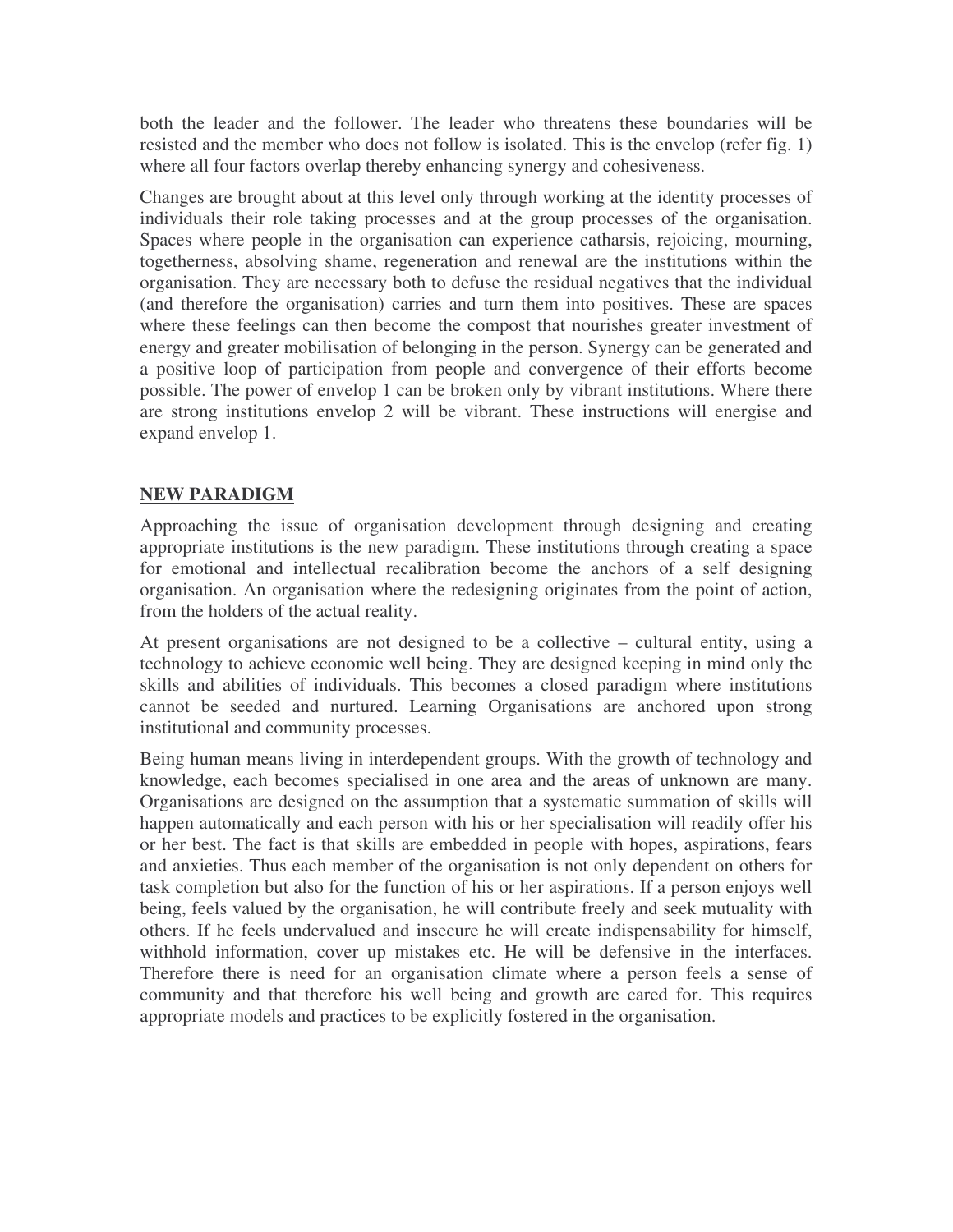Figure 4



Unless the system is designed in such a way that human waste is minimal, there will be too many blocks in implementing TQM. Organisations therefore must be conceived and designed in such a way that every member has the opportunity to deploy his pride of belonging and creativity. This is TQM culture.

*Raghu Ananthanarayanan is the CEO of Productivity Consulting Systems (India) Pvt. Ltd., a JV with Productivity Inc. (USA) holds a postgraduate degree in Engineering from IIT (Madras). He has been working in the area of Organisation culture building with particular emphasis on manufacturing systems for about 2 decades. He is retained as a Consultant in large family owned organisations. He has a deep understanding of Yoga ad is working on integrating the depth & insight of Yoga with process work. Raghu Ananthanarayanan has developed a focused programme on Organisation Alignment called the Totally Aligned Organisation which is supported by a software designed by him. He has authored an internationally acclaimed book on Yoga.*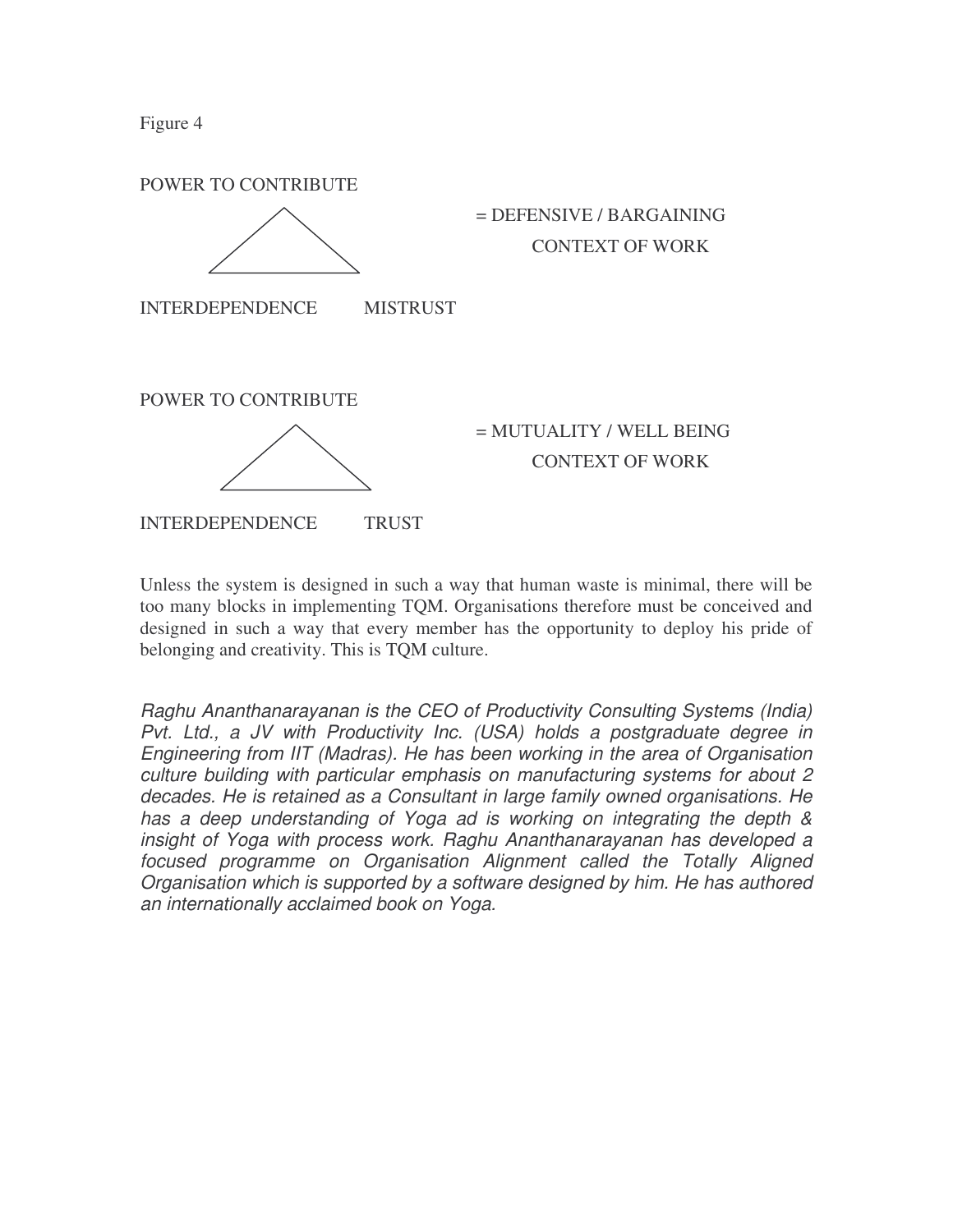# **BIBLIOGRAPHY :**

Braveman, H. 1974. Labour and Monopoly Capital : The Degradation Of Work In 20<sup>th</sup> Century. New York: Monthly Review Press.

Chandler, A.D. and Salsbury, S. 1971. Pierre Du Pont And The Making Of Industrial Enterprise. New York : Harper

Merrill, H.F. 1060. Classics In Management. New York : American Management Association.

Jaeger, A.M. III. 1988. "Cultural Traits, Strengths And Organisational Performance : Moving Beyond "Strong" Culture". Academy Of Management Review 13(4) : 546-558

Ananthanarayanan T. V. 1990 \_ Consulting Report

ISISD. 1990. Proceedings Of The International Conference. Transience And Transitions In Organisations. Volume 1.

De, N. 1984 Alternative Designs Of Human Organisations. Glencoe, Illinois : Free Press.

Baneriee Sushanta. 1991. Toward Definition Of Organisational Identity.-Proceedings Of The International Conference Transience And Transitions In Organisaions\_ISISD.

Ford Henry. 1988\_Today And Tomorrow\_ Special Edition Of Ford's 1926 Classic\_ Productivity Press, Portland, Oregon.

Handy Charles. Understanding Organisations. New York : Oxford University Press; 1993

Jacques Ellul. The Technological Society. New York : Alfred A. Knopt : 1965

Kast, F.E. And Rosenzweig, J.E. 1979\_ Organisation And Management : A Systems And Contingency Approach. New York : Mc Graw – Hill.

Tayeb, M. 1988.\_ Organisations And National Culture\_. New Delhi : Sage.

Calori, R. And P.Sarnin. 1991. "Corporate Culture And Economic Performance : A French Study". – Organisation Studies\_12(1): 49-74

Hofstede, G. 1980. Culture's Consequences. London : Sage.